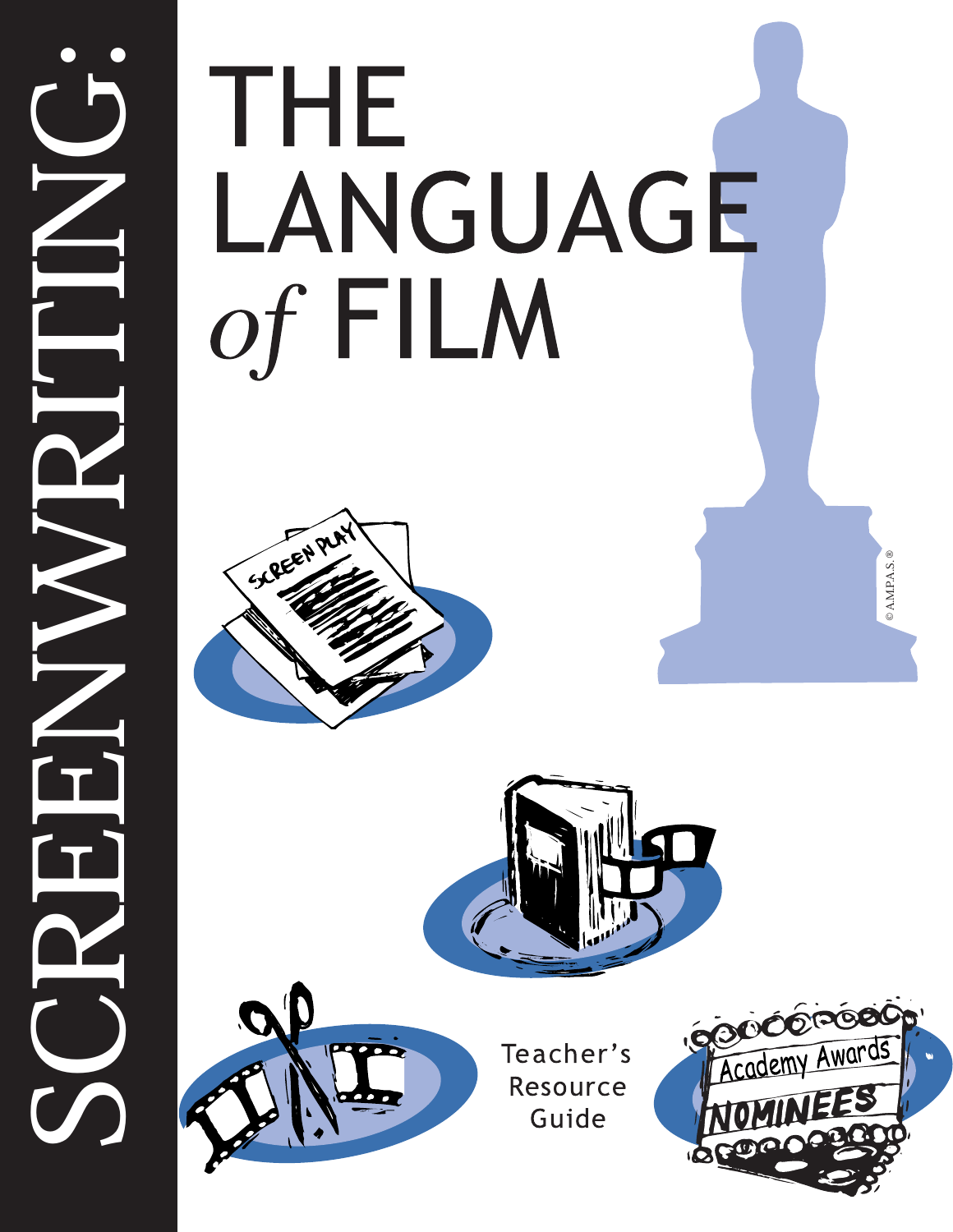







#### Dear Educator:

Youth Media International, in cooperation with the Academy of Motion Picture Arts and Sciences, is proud to present the first in a series of annual study guides that will focus on the different branches of the Academy.

This guide focuses on the art of writing, or many craft areas involved in creating a motion Students will learn about screenwriting as they complete the activities in this kit, which has been designed for students in secondary school English, language arts and communications courses.The activities are designed to capitalize on students' natural interest in current films and the excitement generated by the Academy Awards to teach valuable lessons in critical thinking and creative writing, and to develop visual literacy skills.

The Academy, organized in 1927, is a professional honorary organization composed of more than 6,000 motion picture craftsmen and women. Its purposes include advancing the art and science of motion pictures; fostering cooperation among creative leaders for cultural, educational and technological progress; recognizing outstanding achievements, and fostering educational activities between the professional community and the public at large.Academy members are the people who create movies—the cream of the industry's actors, art directors, cinematographers, costume designers, directors, film editors, make-up artists, composers, producers, sound and visual effects experts, and writers.

Please share this material with other teachers in your school.Although the material is copyrighted, you may make as many photocopies as necessary to meet your students' needs.

To ensure that you receive future mailings, please fill out and return the enclosed reply card.Also, feel free to e-mail us at schoolroom@aol.com to comment about the program at any time.We welcome your thoughts and suggestions.

Sincerely,

Roberta yusin

Roberta Nusim Publisher

This is the first in a series of guides that will focus on different branches of the Academy of Motion Picture Arts and Sciences. If you would like to receive future kits from the Academy and its various branches, please be sure to fill out and return the enclosed reply car



## Program Components

- 1.This instructional guide
- 2. Four student activity masters
- 3.A four-color wall poster for classroom display
- 4.A response card for teacher comments

## Target Audience

This program has been designed for students in secondary school English, language arts and communications courses.

# Program Objectives

1.To enhance student interest in and knowledge about the motion picture development and production process. 2.To encourage students to use critical thinking, creative writing and language skills as they learn how writers contribute to the process of creating a motion picture. 3.To engage students in an exploration of film as a medium of communication.

4.To help students become more visually literate.

#### Introduction

The first Academy Awards were handed out on May 16, 1929, just after the advent of "talkies." By 1930, enthusiasm was so great that a Los Angeles radio station did a live, one-hour broadcast, and the Awards have enjoyed broadcast coverage ever since.

The number and types of awards have grown over the years. Since 1981,Awards of Merit—Oscars—have been presented for achievement in each of the following categories or sub-divisions of categories: acting, art direction, cinematography, costume design, directing, documentary film, film editing, foreign-language film, make-up, music, best picture, animated and live-action short film, sound, sound-effects editing, visual effects and writing. In an age when awards shows seem as common as nightly news programs, the Academy Awards are unique because the judges—Academy members—are



the top filmmakers from around the world.The question, "Who gets the Oscar?," is decided by a true jury of peers.

With the exception of the best picture, documentary,

foreign-language film and short-film categories, nominations (of up to five selections for each category) are determined by a secret ballot of Academy members representing each category.All Academy members vote to select the final winners.

The awards nomination and selection process provides a wonderful opportunity to teach your students about the many craft areas—and the many communications techniques—that play a part in creating a motion picture. Filmmaking is by nature a collaborative process, with each craft area supporting and being supported by the others. Because our space is limited, this kit focuses on just one of those areas—writing.